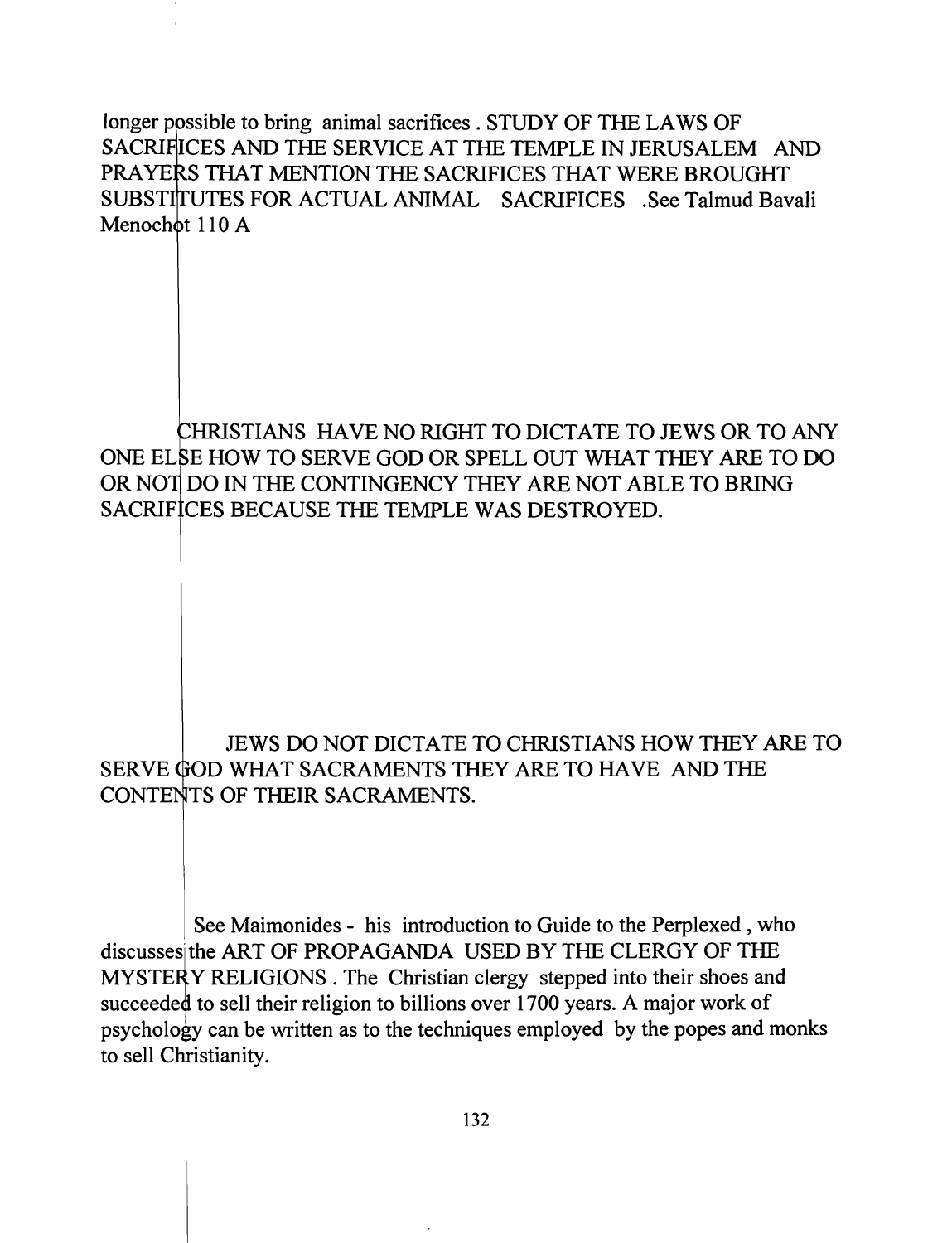A cardinal principle is to convince their votaries that the Pope is the temporal representative of God and Jesus himself. The Pope is holy and all his pronouncements are infallible.

This technique was like wise used by all dictators starting with the Greek and Roman emperors who assumed the mantle that they were the sons of the mystery religion gods. The Japanese emperors assumed that they are deities the sons of the sun god. The Popes embellished this claim in order to get obedience by claiming that they inherited the mantle of Jesus and are his vicars on earth.

Everything that they declare is infallible. This form of mass hypnosis is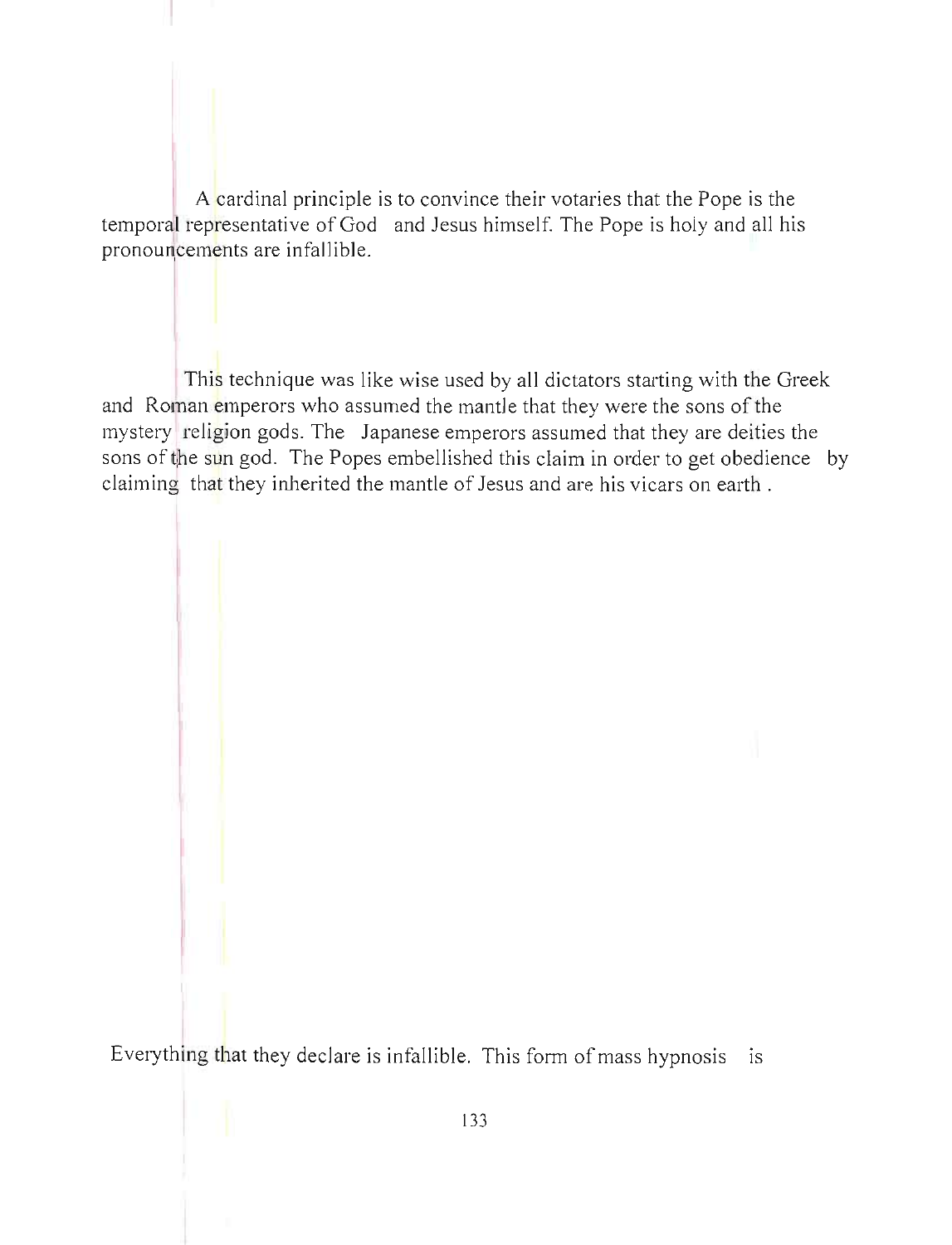employed by all dictators- Hitler Stalin and the Khumenis. The people who obey them arel the victims of mass hypnosis who fall under their spell. They are the jihad terrorists and suicide bombers who follow blindly the godly orders of the cult leaders  $\frac{1}{2}$  Osama bin Laden or Al Queada . Obedience is rewarded and questioning is severely punished. Thus is the tragedy of the  $21<sup>st</sup>$  century- that the dark ages have never really disappeared. Erich From a great psycho analyst wrote 75 years ago that many individuals are afraid to think and make decisions. They prefer to follow orders and not have to take responsibility of facing the consequences of thinking and following their conscience and do the right and moral thing. That is how we can explain - though certainly not justify the behavior of many Europeans who abandoned the Jews during the Nazi era. This pseudo psychology that explains human behavior is why Jews must possess the land of Israel so Jews can and will fight to ensure that an other holocaust does not occur again - God forbid.

The pagan Christians highjacked the movement from the Ebyonim and injected all the concepts of the Middle Eastern and Far Eastern Mystery Religions that became an integral part of Christianity. Christianity mirrored the theology philosophy ethics psychology and character traits and Roman and Greek judicial system of the pagans whom the Church converted. The judicial system and laws of Greece and Rome were incorporated into Roman Catholic ecclesiastic law. There was no break at all with the past. . What ever was accepted and legal in the past was used as a precedent for the future. The same hatreds and prejudices against Jews that existed before Christianity took over was embellished and Jesus was substituted as the victim of Jewish wickedness and evil. See Edward Flannery The Anguish of the Jew chapter 1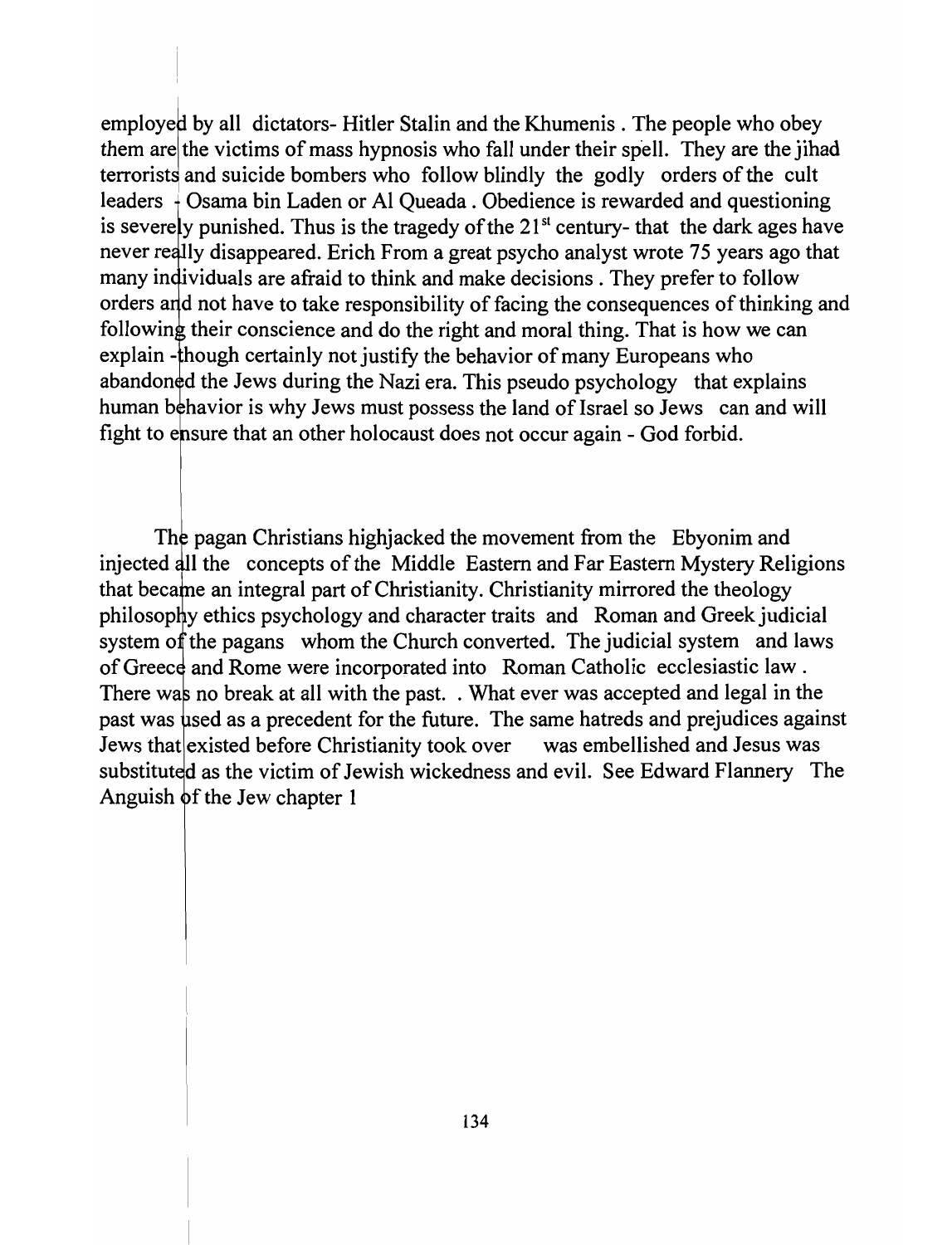The editors of the Popes were totally illiterate of Hebrew and Jewish concepts and thinking thought they could corrupt Jewish thinking and the Jewish Bible to their newly concocted version of the Middle Eastern Mystery religions. What they did not realize is that by introducing the Jewish connection to Jesus they unraveled their entire story and proved that they fabricated the entire passion of Christ. Once you admit that Jesus was Jewish, which he was, and observed Judaism and Jewish Law was truth and willed by God. Jesus preached the basic tenets of the Jewish faith that Torah and Mitzvot are eternal. The Jewish law once given by GOD TO MOSES - both the written and Oral -are eternal and can never be changed in part or entirely by heavenly decree. Lo bashomaim hi. For Torah decisions must be interpreted and administered only by humans. That is why the Rabbinical Court is referred to as Elokim. The humans mortals who act like God.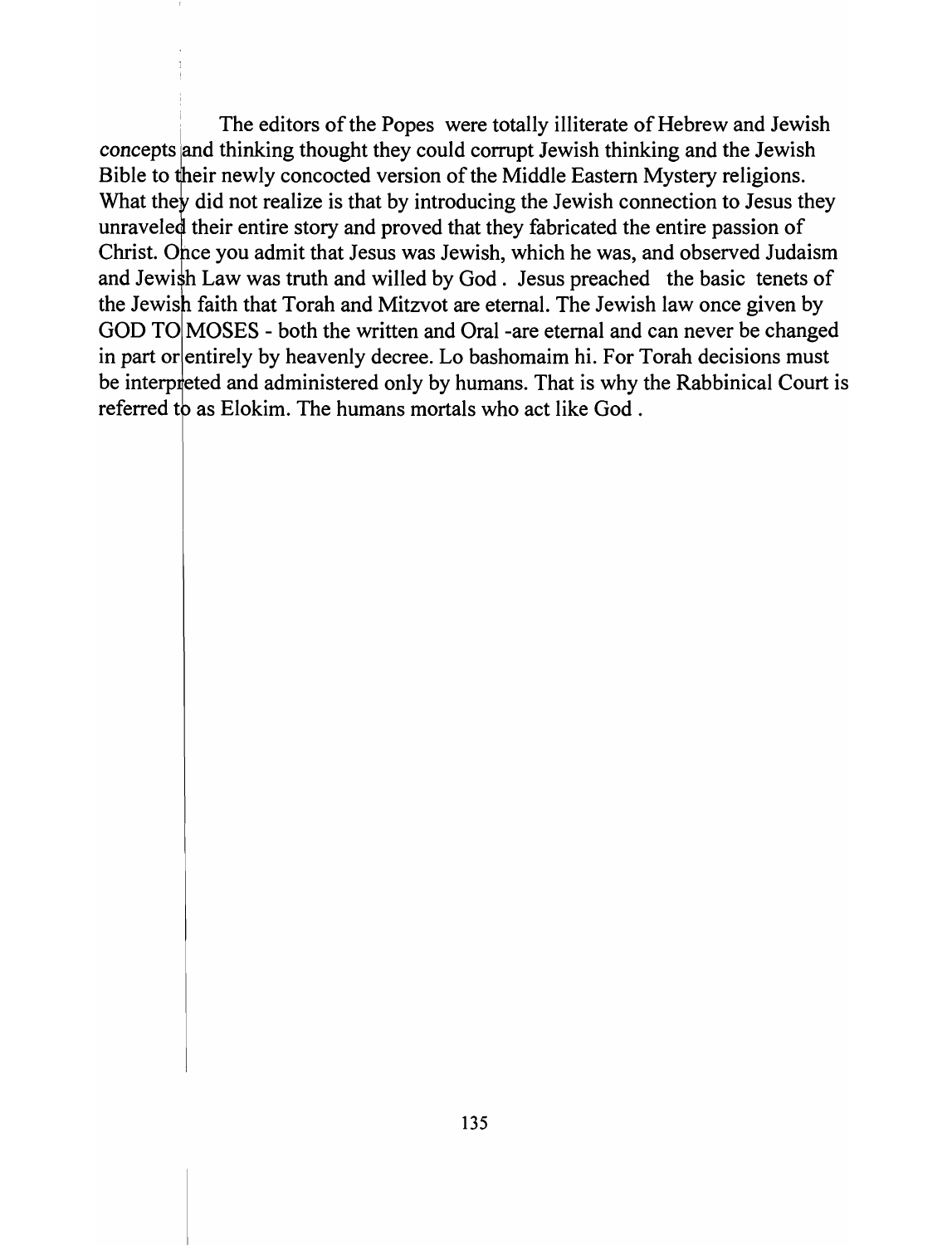Jesus preached that considering any man as a god was idolatry for Jews. This was the crime that was committed by the murder of the prophet Zecharia whom the editors of the Popes in the New Testament charge was the reason for the Jews being displaced by the Christians. The editors apparently failed to research what was the prophet Zecharia admonishing King Yoash in the Holy Temple on the most sacred day of the Jewish calendar on Yom Kippur? Chronicles 2 chapter 24 verse 20, 21, 22 and Lamentations chapter 2 verse 20 relates the reason. King Yoash held himself out as a god and was so recognized by many of his nobles. This was the greatest | danger for the survival of Judaism as was proven by the last 1700 years of history. Prophet Zecharia was addressing the future danger for Judaism by Christianity. King Yoash was punish immediately by God for killing the prophet Zechariah losing a war launched by Aram -modern Syria and being wounded. While he was recuperating in his bed, he was murdered by two trusted aids. Chronicles 2 chapter 24:23-26. Thus Divine Providence- God -punished him immediately for his crime. His son Amatzyohu after he was installed King and secured his position killed the assassins who murdered his father, but did not harm their children. The reason given in Chronicles 2 chapter 25:4 is because in the Torah of Moses it is stated that children are not to die for the sins of their fathers. Each man shall die and be punished only for his sins.

Thus these two events refute the position of the Church that holds all Jews hostage for the thumped and manufactured fabrication by the editors of the pope in the New Testament that the Jews abated in the crucifixion of Jesus. Therefore all Jews to eternity are damned even though they were not even born ...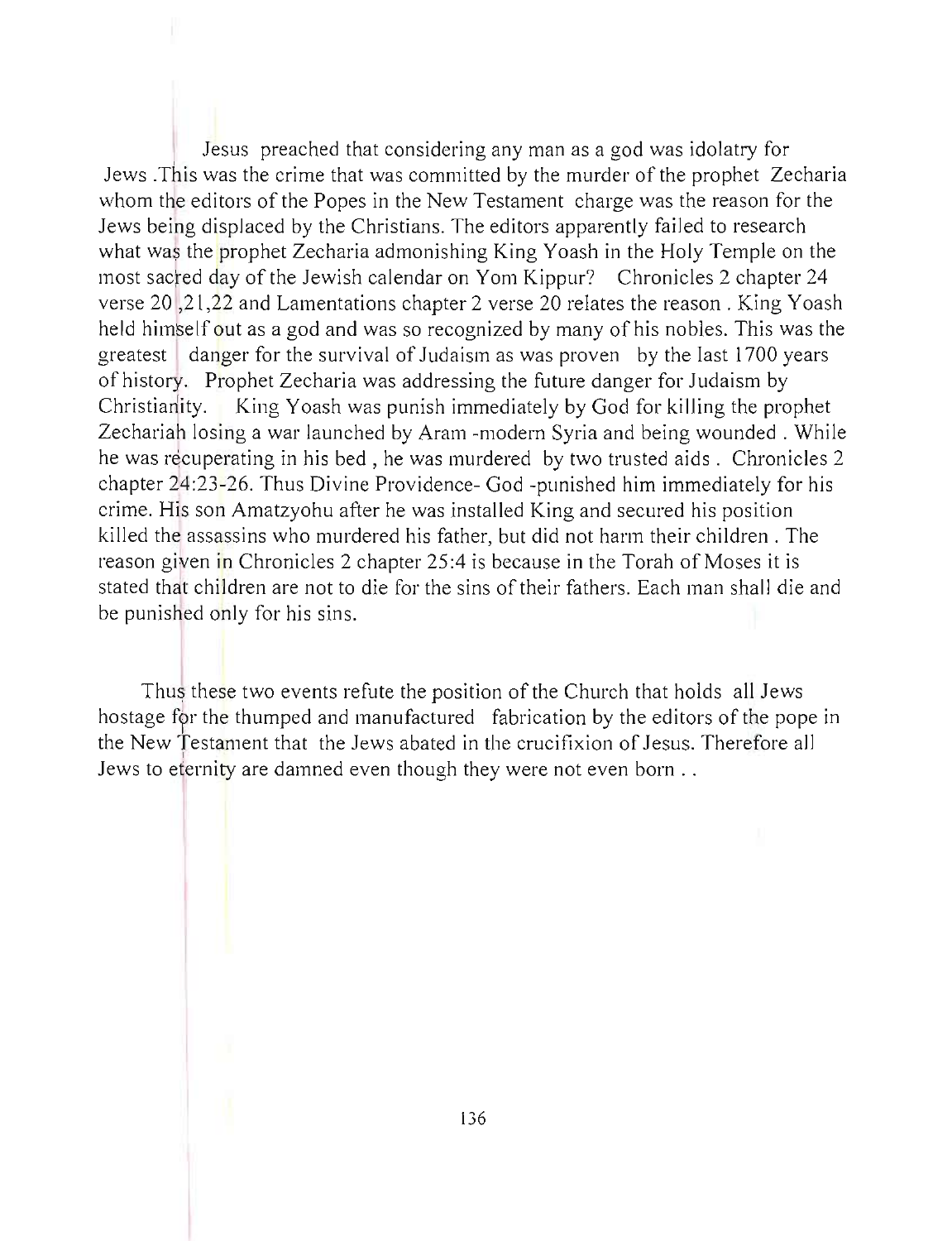The Jews were exiled after the destruction of the first Temple because they worshiped idols committed murder and adultery. Jews during the first 1000 years that they were in the Land of Israel lapsed into the worship of idols in conjunction with the worship of God. They may have held a loose federation of God and the idols. This was the reason Elijah rebuked them "How much longer are you going *td* worship God and the idols? Choose either worship God or the idols. You can not have both."

When the Jews returned from Babylonia and built the second Temple Jews no longer worshiped any idols and did not worship any man as a god. That is why the Roman Empire Exempted the Jews from worshiping their religion that had a man god born from a virgin - the carbon copy what Christianity later developed. The Jews sacrificed their lives in the story of Chanukah rather than accept the Greek gods and also the belief in a man god. Channah and her seven children chose death rather than surrender their belief in ONE God.

Thus to state that Jesus is a man god and only one who accepts him as such can have salvation and that the Jews were replaced because they refused to accept this belief, is placing facts on their head. A Jew is mandated to sacrifice his life the same as the prophet Zecharia did rather than accept such a belief. The very acceptance is considered for a Jew idolatry. Never in a zillion years would Jesus who was a scholar and saint and observed meticulously all Jewish laws have ever agreed or accepted such a belief. Yes, Jesus would have agreed to be crucified if he was given a choice of baptism to the Christian concept of salvation or death. Rambam Mada Yesodei Hatorah chapter 5:3,4 Talmud Bavali Avodah Zorah 27 Talmud Bavali Kesubot 19a ;Shulchan Aruch Yoreh

Dayoh 157:1

The editors of the Popes in the New Testament corrupted the basic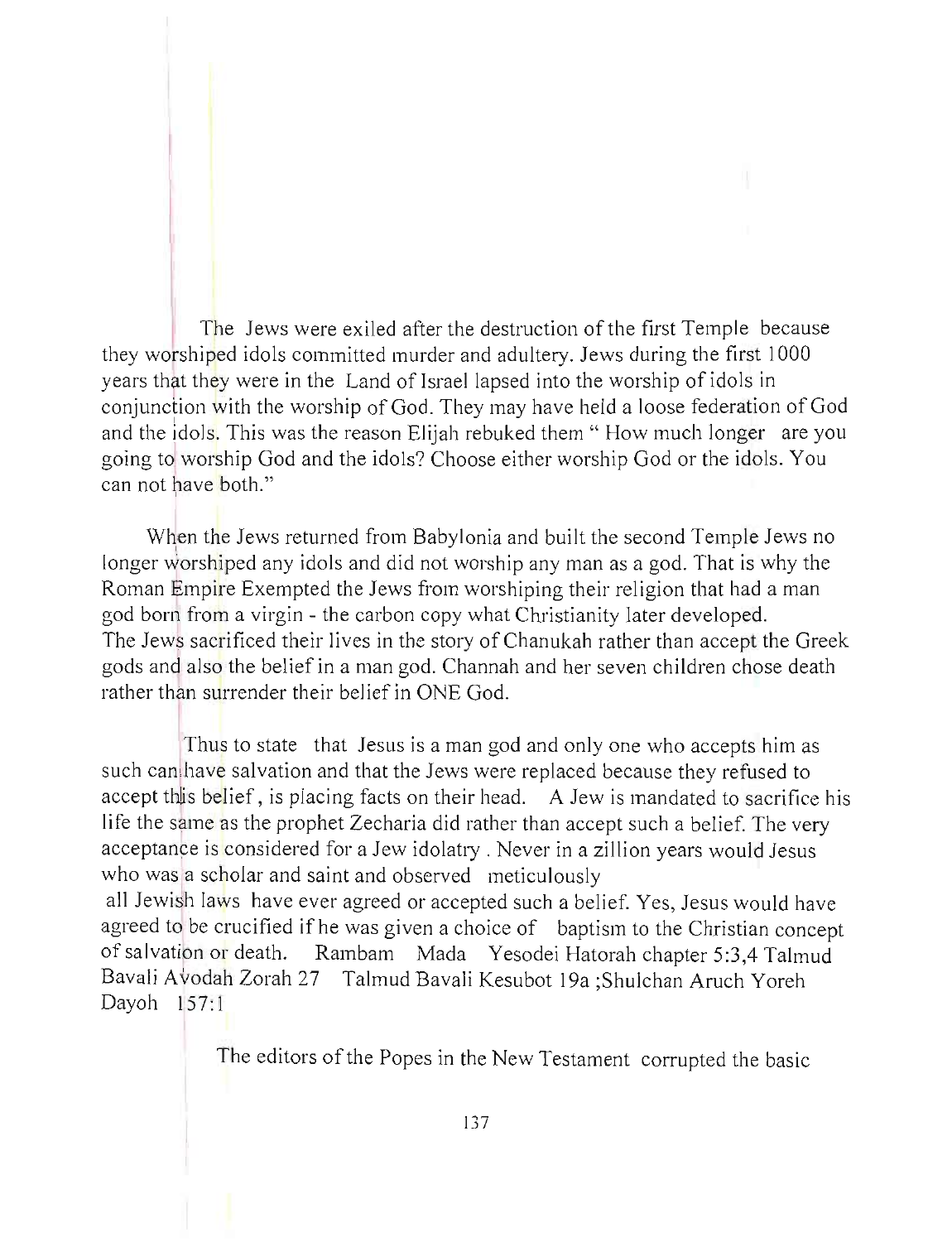tenets of Judaism that Elokim refers TO THE JUDICIAL SYSTEM THE OURT OR COURTS AS A WHOLE AND NOT TO ANY INDIVIDUAL AND CONVERTED THE MEANING THAT IT REFERRED TO JESUS THAT HE WAS A DEITY. SIMILARLY OUT OF PURE IGNORANCE THEY CORRUPTED OTHER CONCEPTS AND GAVE THEM PAGAN MEANINGS. AND COLORINGS.

All the mystery religions claim that they replace all prior existing religions. However the Christians do not mention all these confederate mystery religions. They CLAIM THAT THEY REPLACE Judaism. Since Jews will not of course accept that God is to be compartmentalized, they replace Jews as the chosen people and they the Christians replace the Jews for all the blessings made to Abraham. This is the most ridiculous and preposterous theology ever enunciated. Abraham was prepared to have himself killed because he revolted against paganism that was another form of compartmentalizing God. He was thrown into a fiery stove because of his stand and crusade for his belief in One God and Unitarian belief in One

G od. Now the Christians claim to do the will of God by embracing another form of Compartmentalized theology that is forbidden for Jews. They now preach that Jews are mandated to accept their version of this theology!!!!

And all the Jews who embrace the Unitarian belief in One God are to be abandoned!!!! This contradicts the Biblical statements that states "for G-d is not man that He should lie or the son of man that he changes His mind. God when He makes a statement or promises such promise is eternal and can never be with drawn." Bamidbar parshes Balak Numbers 23:19; "The Eternal God of Israel does not lie nor doe He change His mind for He is not a man who changes His mind." Samuel I 15:29 Therefore blaming Jews for forcing Pilate to crucify Jesus, other wise they would ript- is a blood libel that was responsible for the deaths of millions of Jews and was the driving force that nurtured the Nazi holocaust of six million Jews and millions of non Jews.

This is a topsy turvy situation of putting religion on its head. the God of the Jewish Bible does not get married virgins pregnant. Would God have wanted to create another man in his image He could have created a man the same way he created Aldam. The God of the Jewish Bible does not need human sacrifices or the sacrifices of man gods. The story of Abraham being stopped by God from sacrificing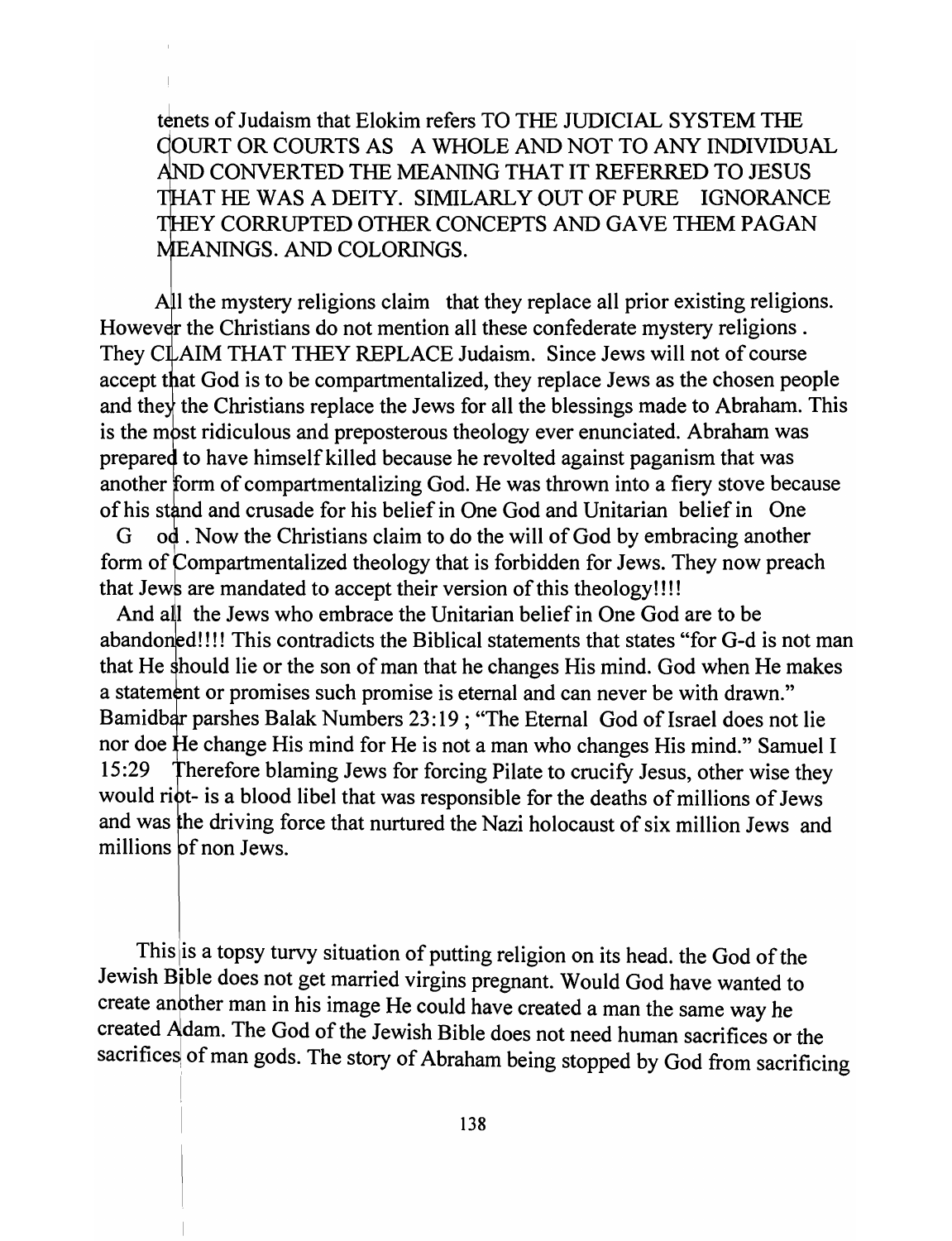Isaac suffice.

However the election of Christianity was short lived. Within 100 years Christianity was replaced by -Islam in 625. By 750 half of the Iberian Peninsula all of Northern Africa and Asia Minor including Judea was under the Spain control of the Moslems. . By 1445 all of Turkey was in the control of the Moslems and the Eastern part of the Roman Empire was destroyed. The Barbarians destroyed the Western half by the year 600. The Renaissance, the industrial revolution followed by the American and French revolutions and the supremacy of science and atheism and separation of Church and state dealt a death blow to the hegemony and control of the Church on the minds of man. WITH ALL THE DOWN SIDES OF A SECULAR SOCIETY AND ALL THE CHALLENGES IT POSES FOR THE FUTURE IT IS THE GARDEN OF Edan.

PROOF THAT THERE EXISTS God is brought from the fact that God endowed all man's minds to be different and elect to belong to different religions. Some religions do not give the votaries the right to make his/her own decision. Thanks to the fact that there exist close to 200 different denominations of Christia hity and thousands of denominations of other beliefs man can exist.

GOD-ELOKIM- IS THE SYMBOL AND ULTIMATE AUTHORITY OF JUSTICE LAW ORDER AND EQUITY. .REVEALED RELIGION IS WONDERFUL FOR ALL PEOPLE -EACH ACCORDING TO THEIR OWN FAITH; PROVIDING THE PEOPLE AND RELIGIOUS LEADERS HONESTLY ADMINISTER JUSTICE LAW ORDER AND EQUITY.

The following citations from the Bible substantiate this fundamental principle.

Micha 6:8 states" I will tell you man what is good and what God seeks from you -only to do justice love kindness and walk privately with out fanfare with God ". See Zecharia 7: 8. 9 "And God spoke to Zecharia and stated With justice and truth you shall judge with kindness and mercy you shall behave each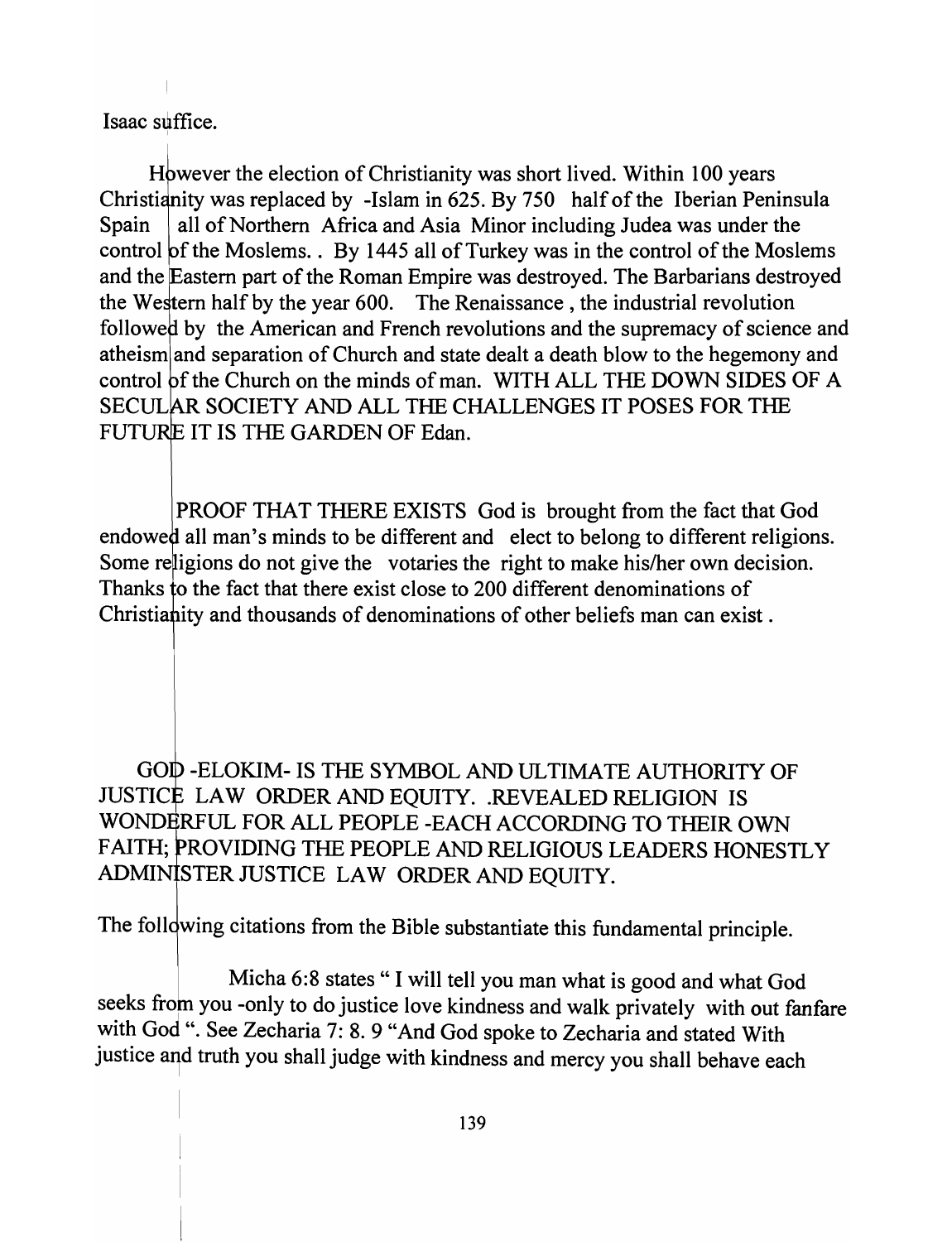man with his brother. Widows orphans and stranger and poor people you shall not rob. . You shall not even think evil in your hearts how to hurt another human being. "See Isaiah 1:16, 17 "Cease your evil ways from my [God's] eyes". "Learn Torah - the truth well pursue justice judge the orphan and plead the case for the widow. " See Melachi 3:22 " Remember The Torah of Moses my servant that I commanded him at Sinai for all the Jews to eternity both ritual laws nd laws between man and man". There will never be any other laws. Melachi was the last prophet. There existed thousands of Prophets. Only 48 prophets males and 8 prophetesses were recorded because their message has relevance for all future generations. All of them call to do justice and act with mercy and kindness to all humans regardless of race sex color national origin or religion.

Ohristianity has been accepted by I billion Catholics and I billion other Christians all over the world. Regardless what non Christians believe and elect not to accept the basis of the Christian faith of the crucifixion; nevertheless, for Christians such negation is sacrileges and insulting. The reality exists that 2 billion people in the world today accept such concept as the word of God. I THEREFORE AGAIN !APOLOGIZE TO ALL MY READERS. I RESPECT FROM THE DEPTHS OF MY HEART ALL THEIR RELIGIOUS BELIEFS AND HAVE NEVER MEANT TO DISPARAGE THEM; EVEN IF I DO NOT SHARE THEIR CONVICTION OF THEIR TRUTH...

I am not writing to offend Christians but to protect Jews who are unlearned and are bombarded by missionaries to convert and abandon Judaism. I was faced with a choice of protecting these Jews or not possibly offending Christians . I chose to protect the unlearned Jews. I apologize if I have offended any Christian. It was not my intention to offend anyone. As I have mentioned numerous times Judaism has no quarrel with Christianity and preaches that all Christians *will*  have salvation if they also are good citizens and follow the laws of their state and country. Judaism only takes offense when Judaism for Jews is assailed and the right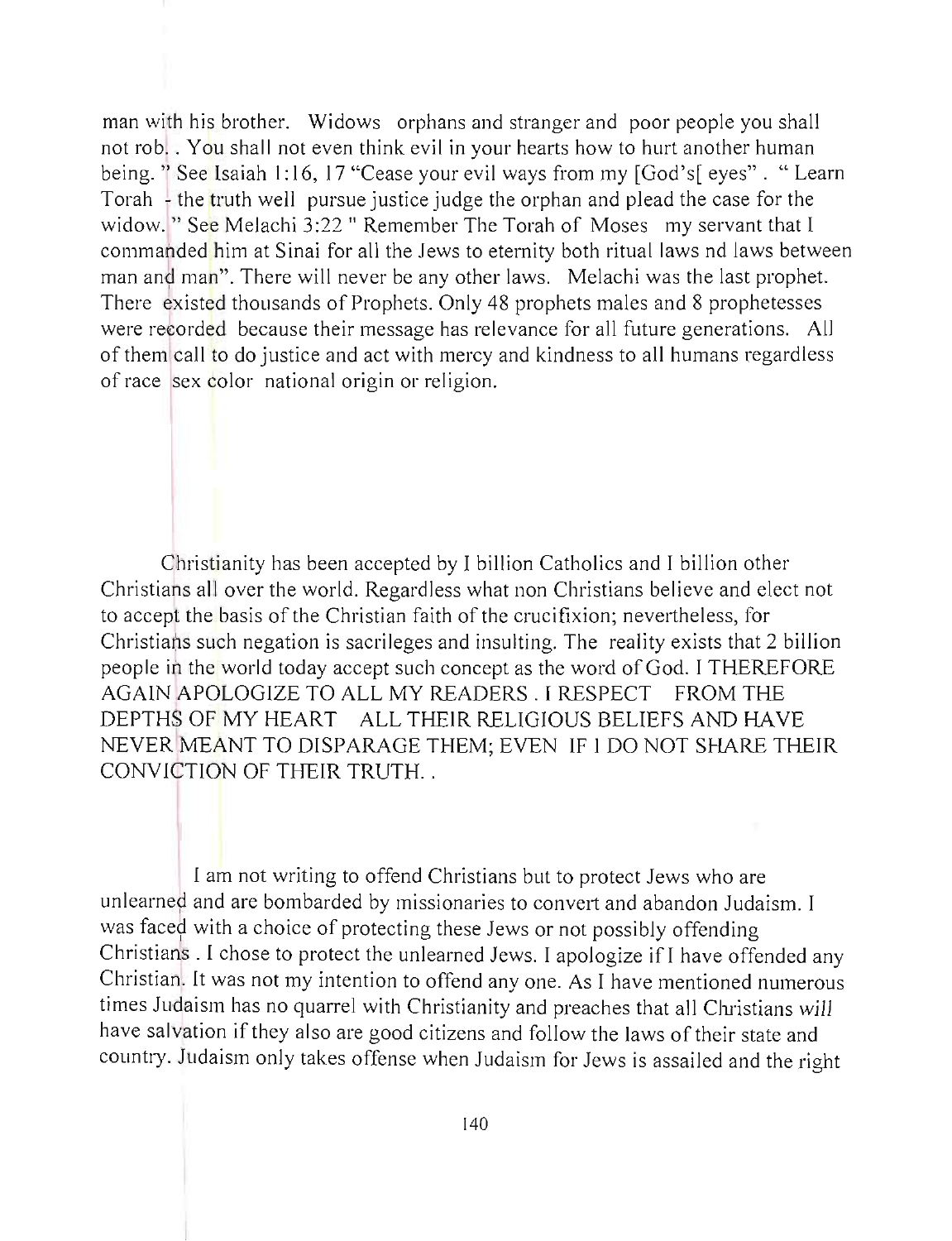of the *lew* to elect to remain alive physically and live his or her life as a Jew is put in question.

When the legitimacy of Judaism is challenged then Jews must respond.

THE Jewish Bible Kings I chapter 19 verse 11-12 describes how God appears to man.. Elijah was told by God that there would appear a thundering storm but God is not in that thundering storm. There would appear great illumination of fire but God is not in that fire. After the fire there would appear a low voice hardly audible. God appears in this hardly audible voice.

Elokim in the Hebrew language means power omnipotence. It also denotes justice and is referred to God who is the ultimate source of justice and Omnipotence as well as the Rabbinical Court who administer justice and has the power and authority from the torah given by God 3500 years ago at Sinai when he gave the Torah. See Exodus 21:5 see Babylonian Talmud Yevomos 114:16. 7b.22a ;Yerushalmi Yevomot chapter 1:29b tractate avodim chapter 3 Rambam Avodim chapter 3:10,11.: see also Expdus 22: 7 and 8 Talmud Bava Kama 63b,107bBava Metzia41b ;Sanehdrin 2b 3b56bYerushalmi Sanehdrin chapter 1:1; Shevuot chapter 8:1, 28,29Tosephta Shevuot end chapter 3; Babylonian Talmud Shavuot 30b :Shulchan Aruch Choshen Mishpot 17:8;; chapter 123,124; Malkos 7b ; Rambam Sanehdrin 21:8 ; Responsa Radvaz part1 responsa #331

It is of interest to note that Moshe Rabenu-Moses of the Bible is referred to as Elokim Ish Elokim Certainly, the reference to Moses as Elokim means that he was a leader or prophet.

In  ${\bf k}$ xodus 3:16 G-d convinces Moses to assume the leadership of the Exodus from Egypt even though he stammered and was not able to talk well since his brother Aaron would be his spokesman and Moses would be Elokimhis mentor. In Psalms 90:1 and Ezra 3:2 Moses is referred as Ish Elokim -man of G-d or prophet of G-d.